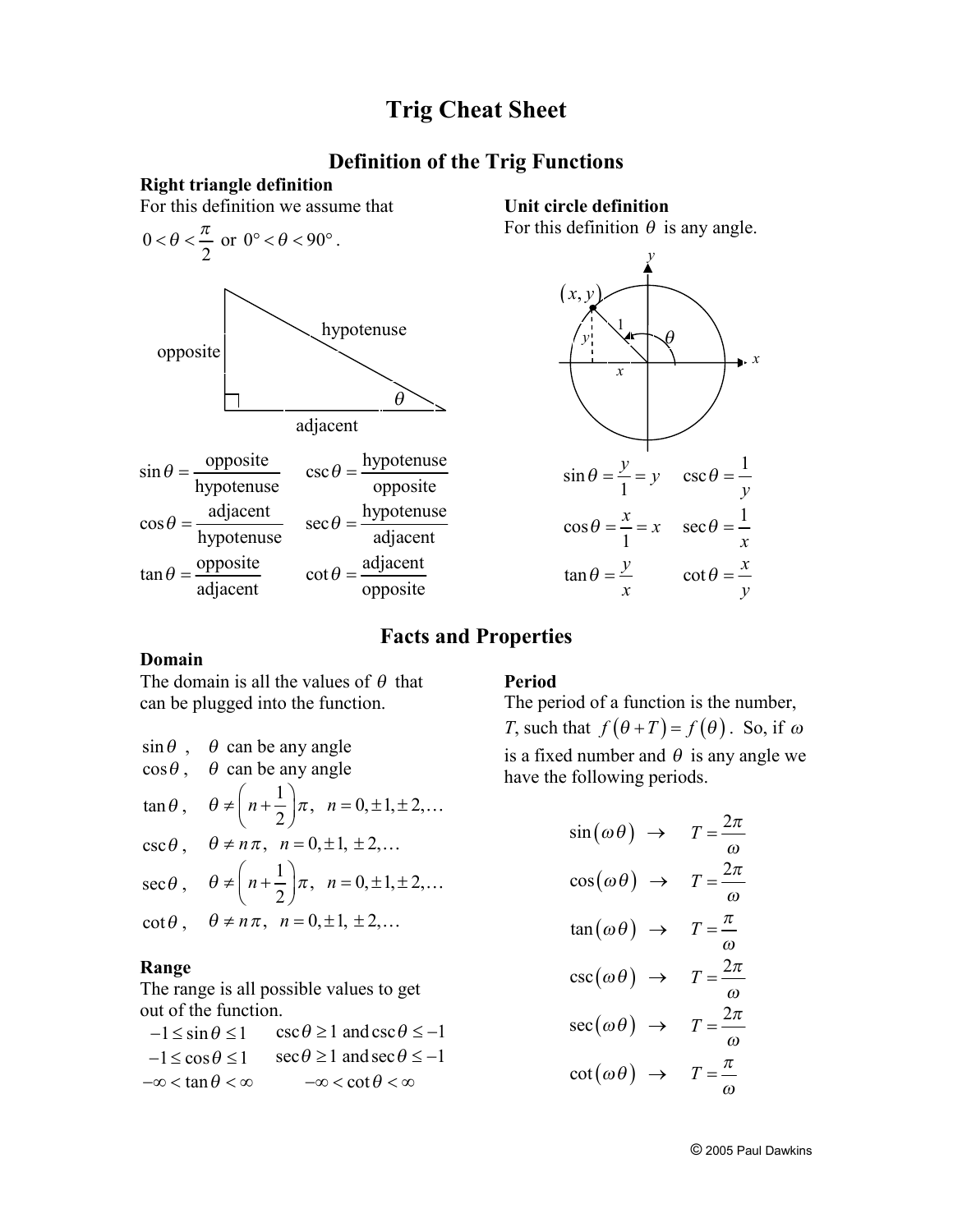## **Formulas and Identities Half Angle Formulas**

| $\tan \theta = \frac{\sin \theta}{\cos \theta}$ | $\cot \theta = \frac{\cos \theta}{\cos \theta}$ |              |
|-------------------------------------------------|-------------------------------------------------|--------------|
| $\cos\theta$                                    |                                                 | $\sin\theta$ |
| <b>Reciprocal Identities</b>                    |                                                 |              |
| $\csc \theta =$                                 | $\sin \theta = -$                               |              |

$$
\csc \theta = \frac{1}{\sin \theta} \qquad \qquad \sin \theta = \frac{1}{\csc \theta}
$$

$$
\sec \theta = \frac{1}{\cos \theta} \qquad \qquad \cos \theta = \frac{1}{\sec \theta}
$$

$$
\cot \theta = \frac{1}{\tan \theta} \qquad \qquad \tan \theta = \frac{1}{\cot \theta}
$$

## **Pythagorean Identities**

$$
\sin^2 \theta + \cos^2 \theta = 1
$$

$$
\tan^2 \theta + 1 = \sec^2 \theta
$$

$$
1 + \cot^2 \theta = \csc^2 \theta
$$

## **Even/Odd Formulas**

| $\sin(-\theta) = -\sin\theta$ | $\csc(-\theta) = -\csc\theta$ |
|-------------------------------|-------------------------------|
| $\cos(-\theta) = \cos\theta$  | $\sec(-\theta) = \sec \theta$ |
| $\tan(-\theta) = -\tan\theta$ | $\cot(-\theta) = -\cot\theta$ |

#### **Periodic Formulas**

## If *n* is an integer.

| $\sin(\theta + 2\pi n) = \sin \theta \quad \csc(\theta + 2\pi n) = \csc \theta$ |  |
|---------------------------------------------------------------------------------|--|
| $\cos(\theta + 2\pi n) = \cos\theta \quad \sec(\theta + 2\pi n) = \sec\theta$   |  |
| $\tan(\theta + \pi n) = \tan \theta$ $\cot(\theta + \pi n) = \cot \theta$       |  |

## **Double Angle Formulas**

$$
\sin(2\theta) = 2\sin\theta\cos\theta
$$
  
\n
$$
\cos(2\theta) = \cos^2\theta - \sin^2\theta
$$
  
\n
$$
= 2\cos^2\theta - 1
$$
  
\n
$$
= 1 - 2\sin^2\theta
$$
  
\n
$$
\tan(2\theta) = \frac{2\tan\theta}{1 - \tan^2\theta}
$$

## **Degrees to Radians Formulas**

If *x* is an angle in degrees and *t* is an angle in radians then

$$
\frac{\pi}{180} = \frac{t}{x} \implies t = \frac{\pi x}{180} \text{ and } x = \frac{180t}{\pi}
$$

$$
sin2 θ = \frac{1}{2}(1 - cos(2θ))
$$
  
\n
$$
cos2 θ = \frac{1}{2}(1 + cos(2θ))
$$
  
\n
$$
tan2 θ = \frac{1 - cos(2θ)}{1 + cos(2θ)}
$$
  
\nSum and Difference Formulas  
\n
$$
sin(α ± β) = sin α cos β ± cos α sin β
$$
  
\n
$$
cos(α ± β) = cos α cos β ± sin α sin β
$$
  
\n
$$
tan(α ± β) = \frac{tan α ± tan β}{1 ± tan α tan β}
$$
  
\nProduct to Sum Formulas  
\n
$$
sin α sin β = \frac{1}{2}[cos(α - β) - cos(α + β)]
$$
  
\n
$$
cos α cos β = \frac{1}{2}[cos(α - β) + cos(α + β)]
$$
  
\n
$$
sin α cos β = \frac{1}{2}[sin(α + β) + sin(α - β)]
$$
  
\n
$$
sin α cos β = \frac{1}{2}[sin(α + β) - sin(α - β)]
$$
  
\nSum to Product Formulas  
\n
$$
sin α + sin β = 2 sin(\frac{α + β}{2})cos(\frac{α - β}{2})
$$
  
\n
$$
sin α - sin β = 2 cos(\frac{α + β}{2})sin(\frac{α - β}{2})
$$
  
\n
$$
cos α + cos β = 2 cos(\frac{α + β}{2})sin(\frac{α - β}{2})
$$
  
\n
$$
cos α - cos β = -2 sin(\frac{α + β}{2})sin(\frac{α - β}{2})
$$

## **Cofunction Formulas**

$$
\sin\left(\frac{\pi}{2} - \theta\right) = \cos\theta \qquad \cos\left(\frac{\pi}{2} - \theta\right) = \sin\theta
$$

$$
\csc\left(\frac{\pi}{2} - \theta\right) = \sec\theta \qquad \sec\left(\frac{\pi}{2} - \theta\right) = \csc\theta
$$

$$
\tan\left(\frac{\pi}{2} - \theta\right) = \cot\theta \qquad \cot\left(\frac{\pi}{2} - \theta\right) = \tan\theta
$$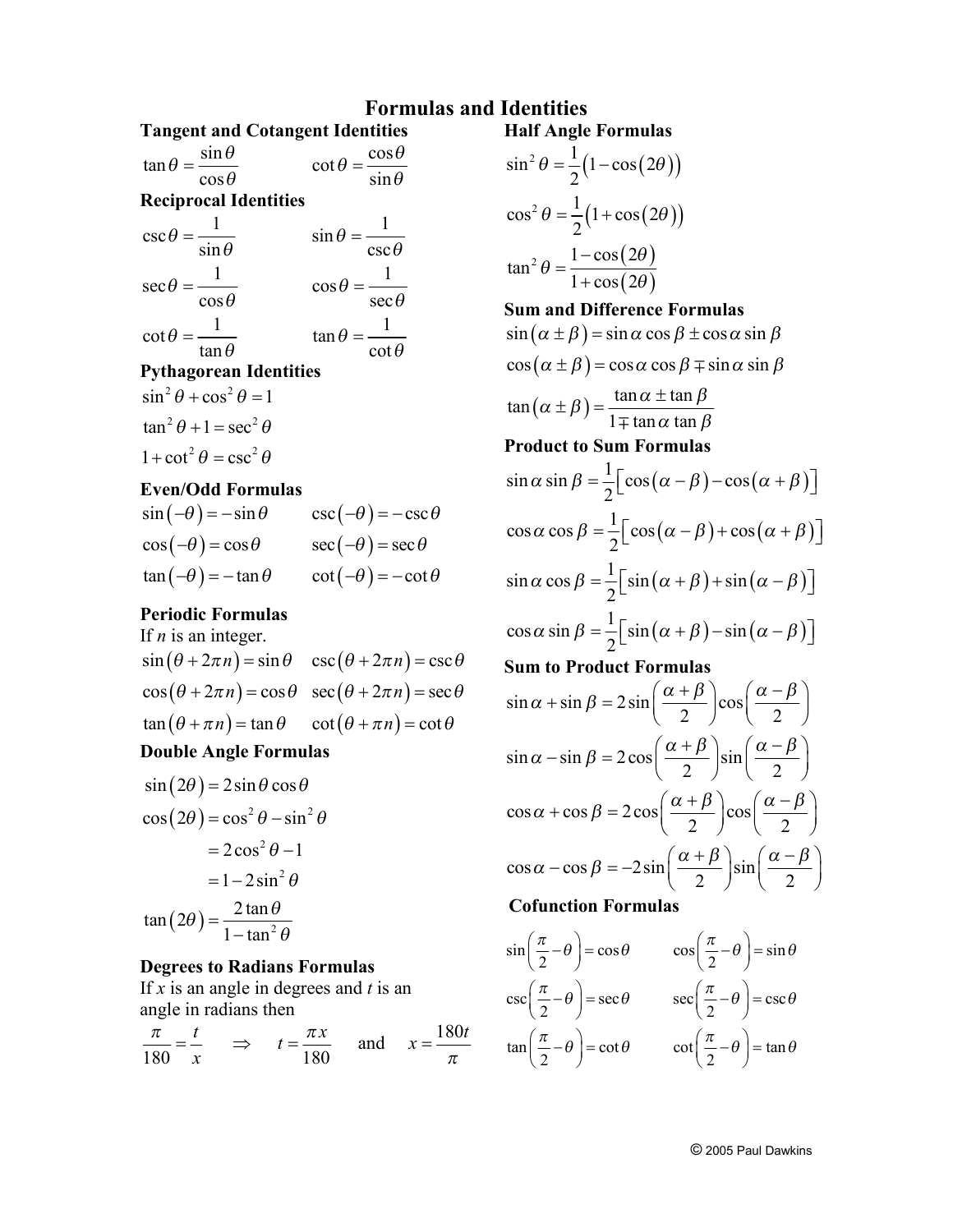# **Unit Circle**



For any ordered pair on the unit circle  $(x, y)$ :  $\cos \theta = x$  and  $\sin \theta = y$ 

**Example** 

$$
\cos\left(\frac{5\pi}{3}\right) = \frac{1}{2} \qquad \sin\left(\frac{5\pi}{3}\right) = -\frac{\sqrt{3}}{2}
$$